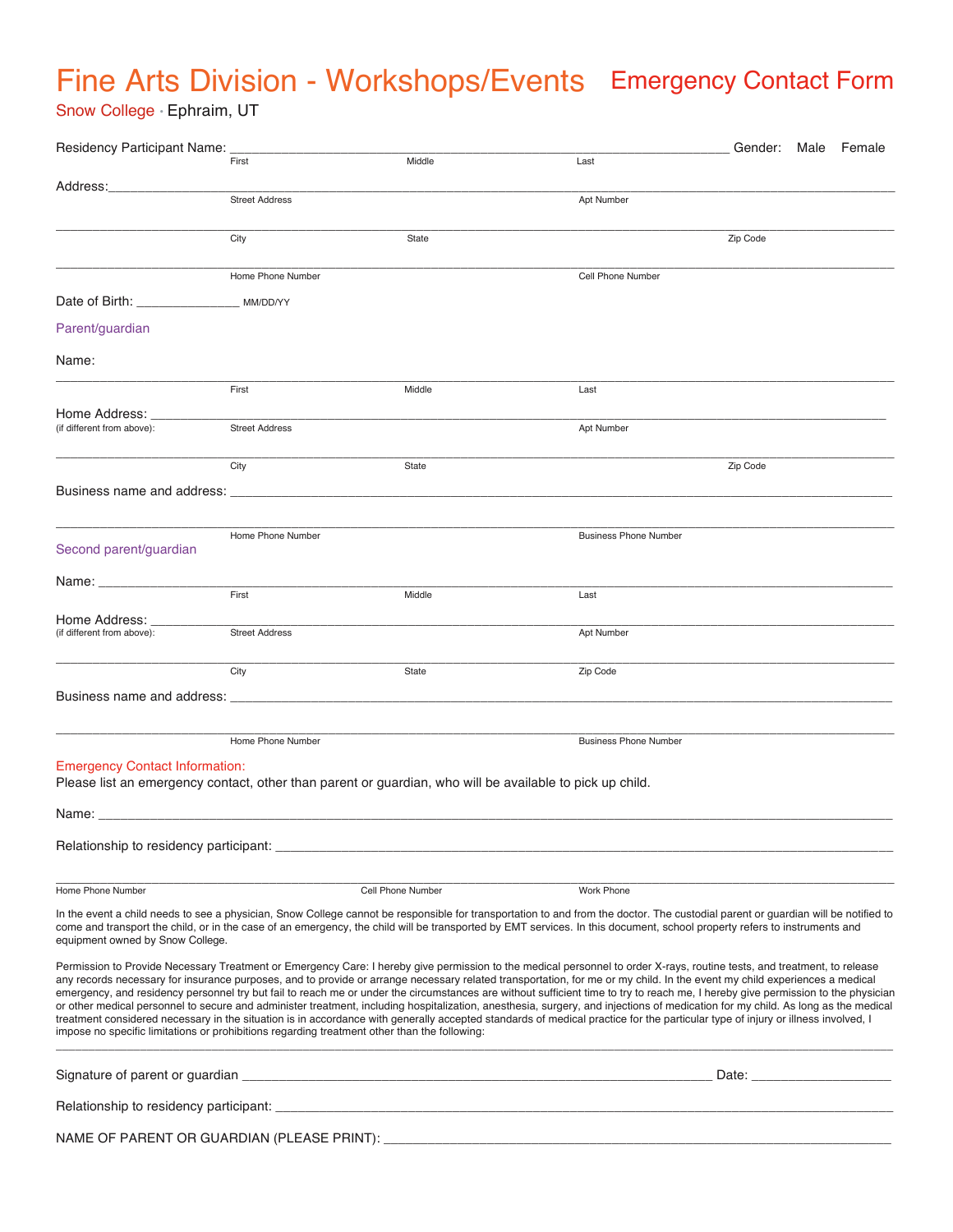# Fine Arts Division - Workshops/Events

Snow College • Ephraim, UT

#### Insurance Information

| Please submit a copy – front and back of your health insurance card.                          |            |       |  |                     |  |  |  |  |
|-----------------------------------------------------------------------------------------------|------------|-------|--|---------------------|--|--|--|--|
| Does your child have a Behavior Intervention Plan (BIP) at his/her school?                    | Yes        | No    |  |                     |  |  |  |  |
| Does your child take medication for behavior issues during the school year?                   | Yes        | No    |  |                     |  |  |  |  |
| If yes, will he/she be taking this medication at the residency? If yes, please explain below. | Yes        | No    |  |                     |  |  |  |  |
| Does your child have health problems?                                                         | Yes        | No    |  |                     |  |  |  |  |
|                                                                                               |            |       |  |                     |  |  |  |  |
|                                                                                               |            |       |  |                     |  |  |  |  |
| Allergies:                                                                                    |            |       |  |                     |  |  |  |  |
| <b>Hay Fever</b>                                                                              | Penicillin | Drugs |  | <b>Insect Bites</b> |  |  |  |  |
|                                                                                               | Asthma     | Food  |  | Other               |  |  |  |  |
| Dlosso provide additional epocitie detaile                                                    |            |       |  |                     |  |  |  |  |

Please provide additional specific details

PLEASE NOTE: Any accidents and illnesses must be reported to Snow College staff before the participant leaves the school each day. The residency participant is not allowed to possess any type of medicine on schonds unless he or she has a letter of explanation. Please note the medication must be in the original prescription container/bottle with the name and an explanation note from the prescribing physician. Over the counter medication should be brought in the original container with a parent note of explanation. All explanation notes and medicines should remain with the residency participant at all times. Snow College is not responsible for monitoring and dispensing medication.

PARENT/GUARDIAN AUTHORIZATION: The residency participant described has permission to engage in all residency activities except as noted by me in a separate letter (to be submitted with application). The residency participant and his/her parent/guardian agree to abide by the rules and regulations set up by Snow College for health, safety and welfare of the residency. The following violations of residency rules will result in immediate dismissal without refund of fees:

1) Leaving Snow College without permission.

2) Willful destruction of school property.

3) Use of drugs and/or alcoholic beverages.

4) Fighting and/or continued insubordinate behavior resulting in disrupting of the residency program.

Parent/Guardian Signature \_\_\_\_\_\_\_\_\_\_\_\_\_\_\_\_\_\_\_\_\_\_\_\_\_\_\_\_\_\_\_\_\_\_\_\_\_\_\_\_\_\_\_\_\_\_\_\_\_\_\_\_\_\_\_\_\_\_\_\_\_\_Date \_\_\_\_\_\_\_\_\_\_\_\_\_\_\_\_\_\_\_\_\_\_\_\_\_

Residency Participant Signature \_\_\_\_\_\_\_\_\_\_\_\_\_\_\_\_\_\_\_\_\_\_\_\_\_\_\_\_\_\_\_\_\_\_\_\_\_\_\_\_\_\_\_\_\_\_\_\_\_\_\_\_\_\_\_\_\_\_Date \_\_\_\_\_\_\_\_\_\_\_\_\_\_\_\_\_\_\_\_\_\_\_\_\_